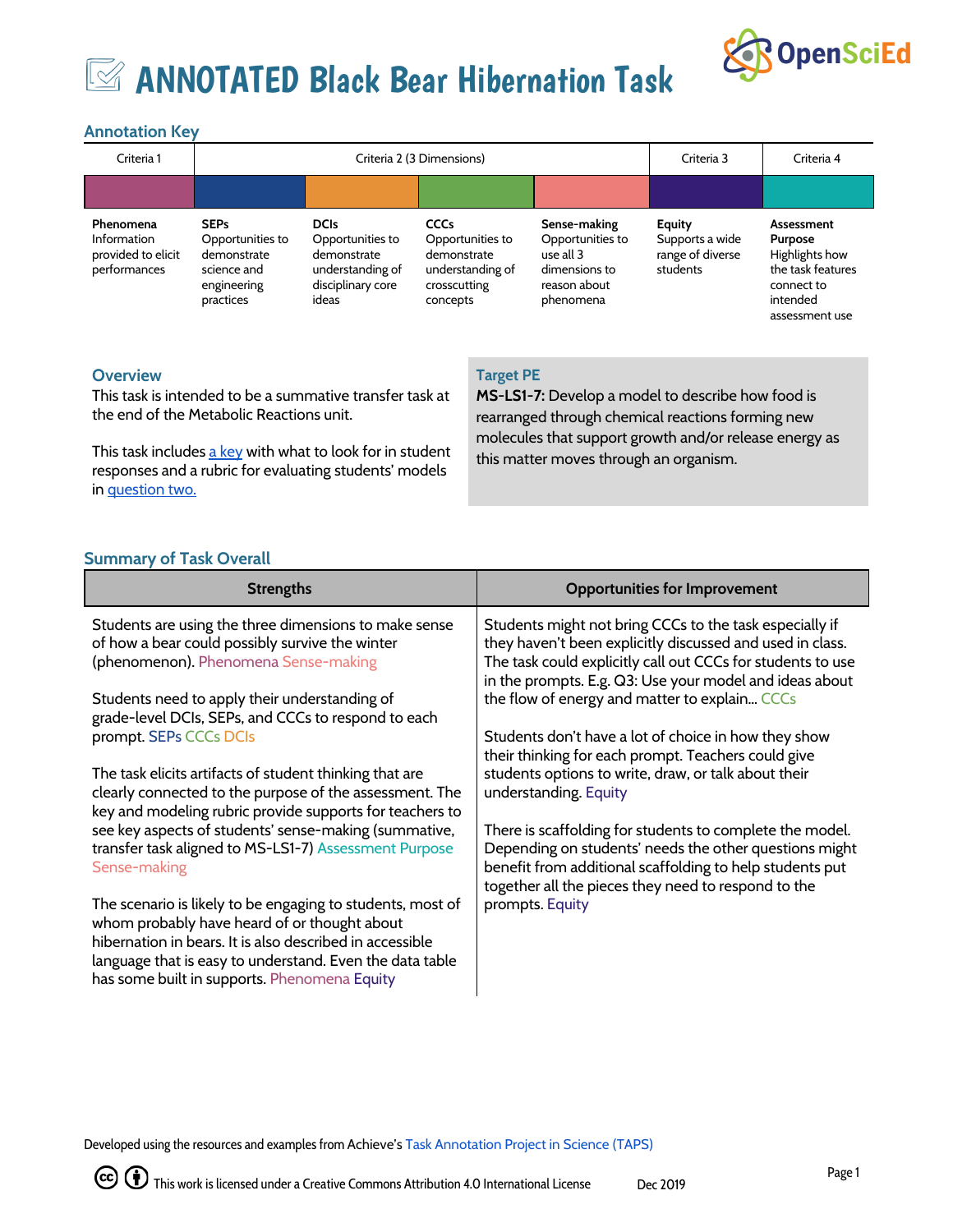#### **Item Level Annotation**



### **Item Annotation**

Each winter black bears in North America spend an average of 5 months inside of dens in a low activity state known as hibernation. During this time, they experience drastic body changes. They also do not eat, drink, defecate (poop), or urinate (pee) during this time. It is a wonder that the bears can survive each winter in this state without performing these essential body functions!



Above: This is bear 409, nicknamed "Beadnose," from Katmai National Park in Alaska. The first picture was taken on June 29, and the second picture was taken on September 30.

| <b>Average Stats for an</b><br><b>Adult Male Black Bear</b>                                                    | Fall - October<br><b>Going into Hibernation</b> | Winter<br><b>During Hibernation</b> | March - May<br>Coming out of<br><b>Hibernation</b> |
|----------------------------------------------------------------------------------------------------------------|-------------------------------------------------|-------------------------------------|----------------------------------------------------|
| <b>Body Temperature</b>                                                                                        | 100°-101°F                                      | about 88° degrees F                 | 100°-101°F                                         |
| <b>Breathing Rate &amp; Heart</b><br>Rate<br>One way to measure energy<br>used.                                | Normal                                          | Very Slow                           | Normal                                             |
| <b>Heart Rate</b>                                                                                              | 40-50 beats per min                             | 8-19 beats per min                  | 40-50 beats per min                                |
| Weight                                                                                                         | about 450 pounds                                | Not measured                        | about 250 pounds                                   |
| <b>Body Fat Percentage</b><br>Similar to DEXA scans-one<br>way to measure how much<br>fat the bear has stored. | 30%                                             | Not measured                        | 15%                                                |

The scenario includes a specific, real-world instance of bear hibernation with an example of a bear in Alaska. The phenomenon is set up to be comprehensible to a wide range of students, with limited words and sufficient detail to help students visualize what is going on. It creates a "need to know" setting up the motivation to understand how it is possible that the bears even survive when their bodies shut down like this. The scenario includes text, images, and a data table (3 modalities). The data is a well-crafted data set based on data from a variety of sources. The task is grade appropriate and explainable by grade level SEPs, CCCs, and DCIs. Phenomena **Equity** Sense-making

Developed using the resources and examples from Achieve's Task [Annotation](https://www.achieve.org/our-initiatives/equip/tools-subject/science/task-annotation-project-science) Project in Science (TAPS)

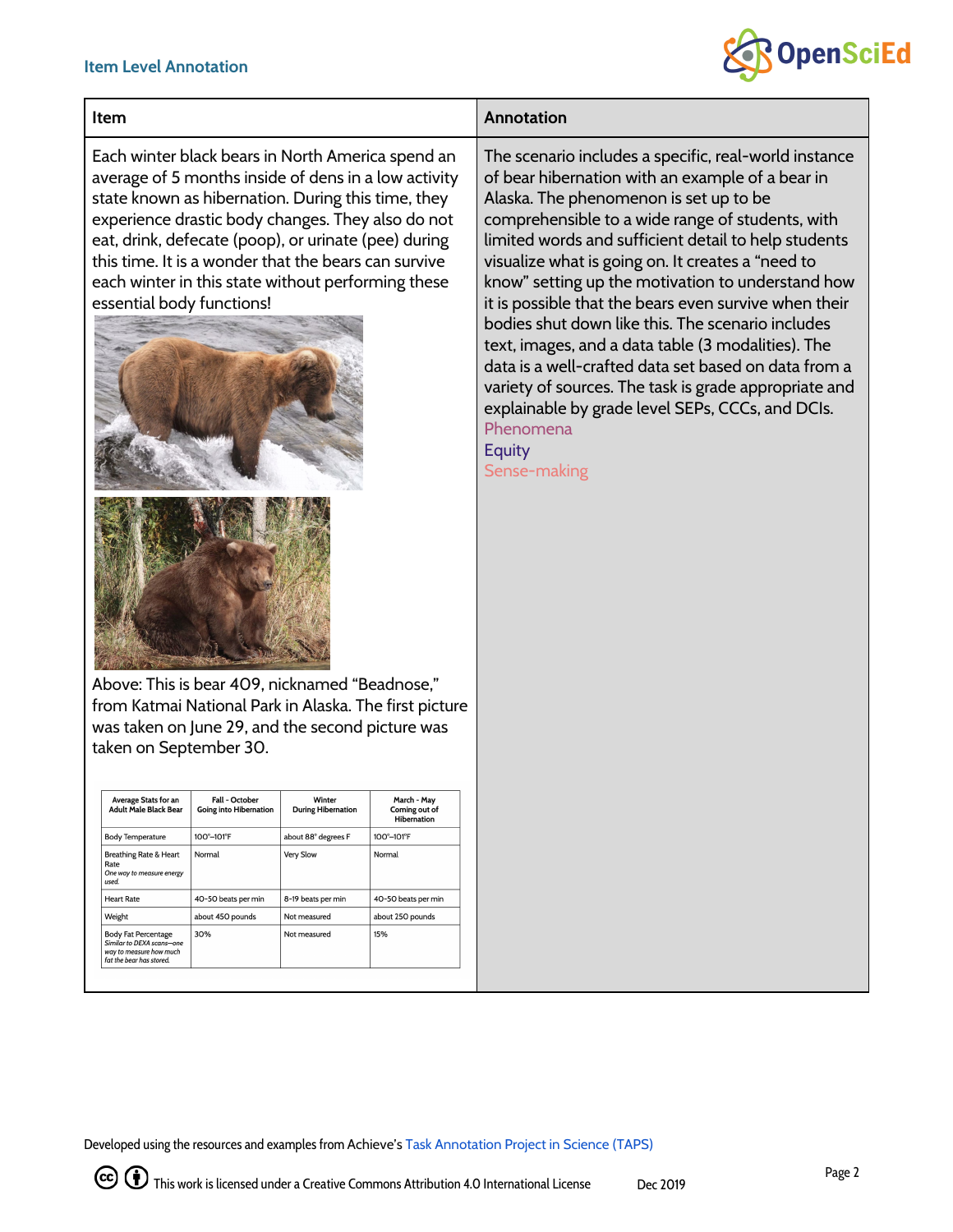

| Use the data above to explain this phenomenon.     | In their response to this prompt, students need to                                                                                                                                                                                                                                                                                                                                                                                                                                                                                                                                                                                               |
|----------------------------------------------------|--------------------------------------------------------------------------------------------------------------------------------------------------------------------------------------------------------------------------------------------------------------------------------------------------------------------------------------------------------------------------------------------------------------------------------------------------------------------------------------------------------------------------------------------------------------------------------------------------------------------------------------------------|
| 1. During hibernation, bears do not eat for 5 to 6 | make claims about how the bear can survive for this                                                                                                                                                                                                                                                                                                                                                                                                                                                                                                                                                                                              |
| months in a row. How can the bear stay alive       | long using patterns from the data table. This is                                                                                                                                                                                                                                                                                                                                                                                                                                                                                                                                                                                                 |
| without eating for this long? Use patterns in the  | appropriate for grade level constructing                                                                                                                                                                                                                                                                                                                                                                                                                                                                                                                                                                                                         |
| data table and science ideas developed throughout  | explanations where students are using science ideas                                                                                                                                                                                                                                                                                                                                                                                                                                                                                                                                                                                              |
| this unit to support your answer.                  | and evidence to explain a real world phenomenon.                                                                                                                                                                                                                                                                                                                                                                                                                                                                                                                                                                                                 |
|                                                    | Here, students use of the CCC Patterns is<br>intertwined with the science ideas - they need to<br>coordinate the idea with the data to support their<br>claim. For example,<br>Bears can use the stored fat and convert it to energy<br>that their cells need through chemical reactions,<br>which need oxygen, and then release carbon<br>dioxide, water, and usable energy that cells can use.<br>Evidence to support this claim includes the decrease<br>in body fat percentage (bears are burning body fat)<br>and decreased weight (probably related to the<br>decrease in body fat).<br>Sense-making<br><b>SEPs</b><br>CCCs<br><b>DCIs</b> |

2. To prepare for winter in the den, a bear will gain up to 30 pounds a week (in extra mass) by eating grass, roots, berries, fish, insects, and small animals. Using everything you've learned from the unit, develop a model that explains, "*How a bear can gain so much weight so quickly?"* Some important components or interactions to include in your model are: food molecules, matter, energy, chemical reactions. Use extra sheets of paper if you run out of space. In this version of the assessment, students are given ample support to create their model that explains how a bear can gain weight so quickly. Students need to bring their ideas about how these components and interactions work for bears to get and store the energy they need from matter (food molecules). The modeling is simplified; however, students still need to put the pieces together to describe the phenomenon. Students are using the three

The **components** you should include in your model are:

- Blood, cells
- fat stores
- Lungs
- **Oxygen**
- carbon dioxide
- bite of food
- food molecules.

Some **interactions** you should include in your model are:

- Digestion,
- Absorption
- Eating,
- Excretion
- delivery to cells
- inhaling and exhaling

Sense-making SEPs **CCC<sub>s</sub>** 

dimensions together to create this model.

DCIs

Equity

Developed using the resources and examples from Achieve's Task [Annotation](https://www.achieve.org/our-initiatives/equip/tools-subject/science/task-annotation-project-science) Project in Science (TAPS)